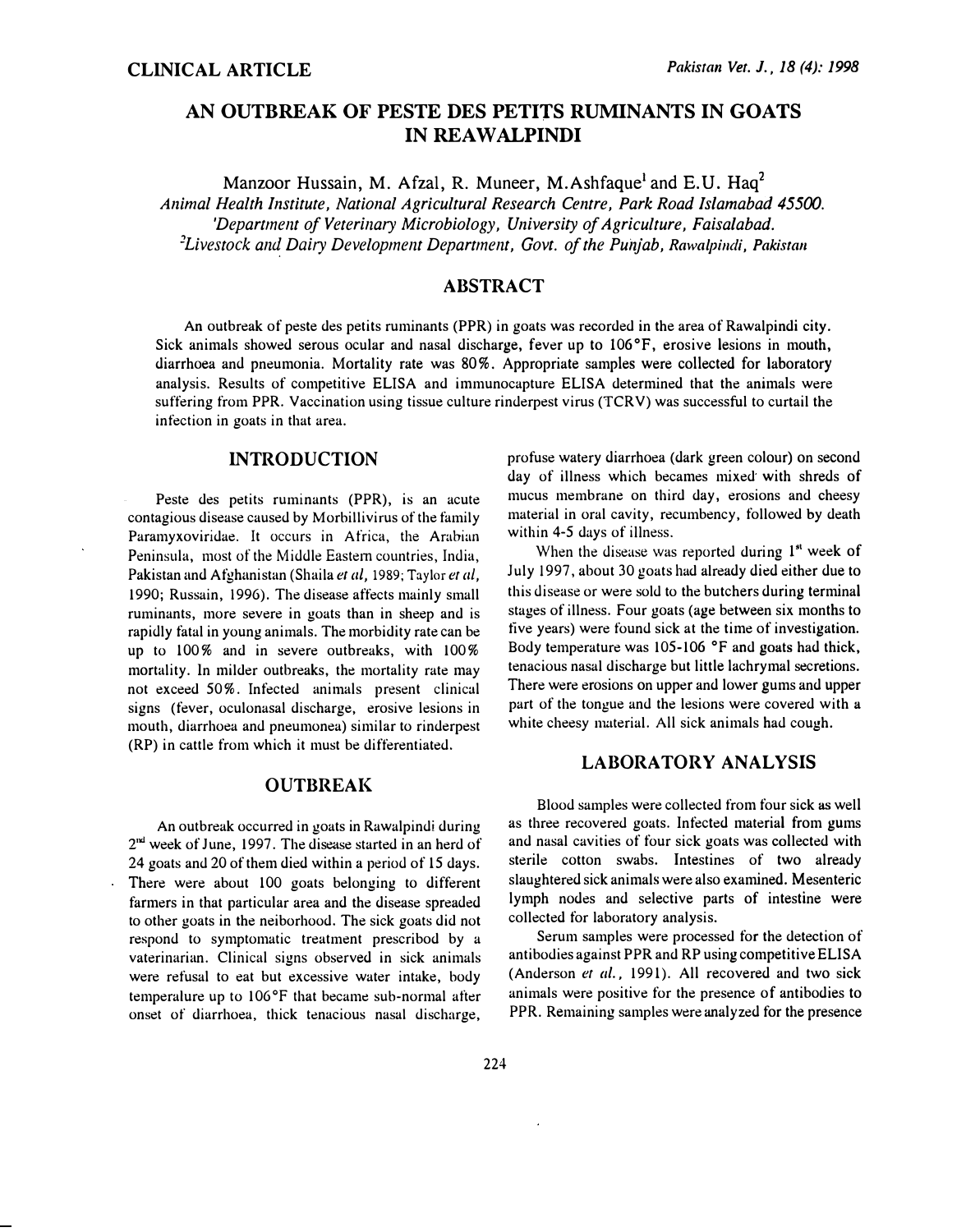of antigen against PPR and RP using immunocapture ELISA (Libeau et al., 1991). PPR virus antigen was detected in all except two nasal swabs. Results were negative for the presence of antibodies or antigen to RP.

A sick goat (one year old) showed clinical signs as mentioned above, was slaughtered on  $3<sup>rd</sup>$  day of illness for postmortem examination. At necropsy, emphysema was observed in certain areas of lungs. Mesenteric lymph nodes were enlarged and gelatinous. Pharyngeal lymph nodes, tonsils, spleen and mesenteric lymph nodes were collected and analyzed by inununocapture ELISA. These were found positive for PPR but negative . to RP virus antigen.

#### DISCUSSION

Laboratory analysis of samples collected from sick and dead animals during this outbreak confirmed the diagnosis as PPR. About 70 goats in the area were vaccinated with tissue culture rinderpest virus vaccine (TCRV, Pirbright UK) on July 15, 1997. There was no sick animal when the area was again visited 3 weeks following vaccination. The source of infection could not be determined during these investigations.

Peste des petits ruminants was first described in Cote d' voire (Gargadennec and Lalanne, 1942) but it also occurred in intertropical Africa (Lefevre and Diallo, 1990), the Arabian peninsula (Taylor et al., 1990) and in most of the Middle Eastern countries such as Jordan and Lobanon (Lefevre et al., 1991). PPR in goats in a newly emerging disease in Pakistan. The disease was first recorded as a RP like disease in goats during 1991 (Pervez et al., 1993) and as PPR like diseaqse during 1992 (Athar et al., 1995; Ayaz et al., 1997). Both these reports were based upon clinical, epidemiological and postmortem findings of infected animals. The first laboratory confirmed outbreak of PPR occurred in Lahore ( 1994) and the samples from infected animals were analyzed at the World Reference Laboratory for Rinderpest, UK (unpublished data). A report on the use of counter immunoelectrophoresis to detect antibodies against PPR in goats has been made (Tahir et al., 1998). A sero-epidemiological investigation in the Northern Areas of Pakistan, using competitive ELISA indicated high incidence (28%) of PPR antibodies in local goat population (Hussain 1996). The authors have also diagnosed two PPR outbreaks in goats in districts Talagang and Mardan during 1996-97. Control of such outbreaks by vaccinating the animals with TRCV also supported that PPR virus is circulating in goat population of Pakistan. Several outbreaks similar to PPR

have also been observed in other parts of the country causing high mortalities in goats. However, true picture about the prevalence of this disease in Pakistan is not clear mainly due to lack of proper diagnostic facilities and poor reporting system. Most field veterinarians confuse PPR with pleuropneumonia which is another limiting factor to control PPR in the country.

PPR virus also causes mild infection in cattle and the presence of antibodies can neutralize RP virus vaccine (Anderson et al., 1993). This is a serious consideration since international agencies are planning to fund a national project for the eradication of RP in Pakistan. Presence of PPR virus in the livestock population may affect the success of this project and the authorities should look into its significance before the commencement of this project.

Use of TCRV in small ruminants can make it difficult to determine their role as a reservoir for the transmission of rinderpest virus to the large animals. A specific vaccine, containing live PPR virus, is now commercially available for the control of this disease. It is important that the veterinary authorities in Pakistan should introduce this vaccine for the control of PPR in goats.

#### REFERENCES

- Anderson J., 1. A.Mckay and R.N. Butcher, 1991. In: The Seromonitoring of Rinderpest throughout Africa. Proceeding of Final Research Coordination Meeting Joint FAO/IAEA Division, Vienna, Austria, pp: 43-53.
- Anderson J., J.A.Thevasagayam, G.Opoku-Pare and D.Shamaki, 1993. Collaborative study on the detection of antibodies against peste des petits ruminants virus in cattle, sheep and goats and the possible implications to rinderpest control programmes. Proceedings of a research Coordination meeting of the FAOIIAEA/ SIDA/OAU/IBAR/PARC co-ordinates research program. Joint F AOIIAEA Div. of Nuclear Techniques in Food and Agriculture, Vienna (Austria).
- Athar, M., G. Muhammad, F. Azim, Maqbool and N.I. Chaudhry, 1995. Outbreak of Peste des petits disease among goats in Punjab. Pakistan Vet. J., 15(3): 140-143.
- Ayaz, M.M., U. Muhanunad and M.S. Rehaman, 1997. Pneumo-enteritis Syndrome among goats in Dera Ghazi Khan. Pakistan Vet. J., 17: 97-99.